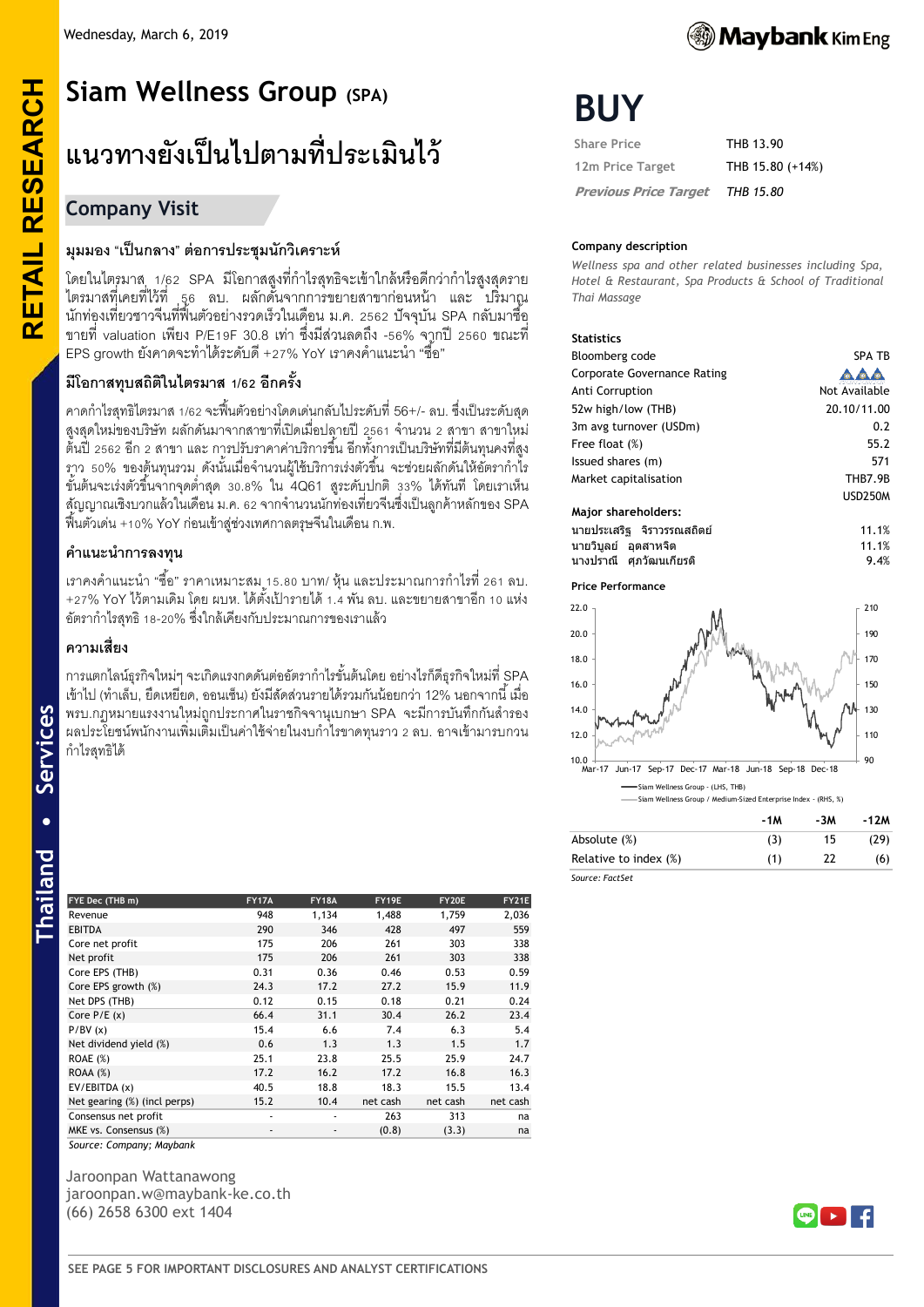| FYE 31 Dec                                                  | <b>FY17A</b>     | <b>FY18A</b>     | FY19E            | FY20E            | FY21E            |
|-------------------------------------------------------------|------------------|------------------|------------------|------------------|------------------|
| <b>Key Metrics</b>                                          |                  |                  |                  |                  |                  |
| $P/E$ (reported) $(x)$                                      | 47.1             | 45.4             | 30.4             | 26.2             | 23.4             |
| Core $P/E(x)$                                               | 66.4             | 31.1             | 30.4             | 26.2             | 23.4             |
| P/BV(x)                                                     | 15.4             | 6.6              | 7.4              | 6.3              | 5.4              |
| P/NTA(x)                                                    | 15.4             | 6.6              | 7.4              | 6.3              | 5.4              |
| Net dividend yield (%)                                      | 0.6              | 1.3              | 1.3              | 1.5              | 1.7              |
| FCF yield (%)                                               | nm               | 1.5              | 2.5              | 3.3              | 4.0              |
| EV/EBITDA (x)                                               | 40.5             | 18.8             | 18.3             | 15.5             | 13.4             |
| EV/EBIT(x)                                                  | 55.3             | 26.0             | 24.8             | 21.0             | 18.3             |
|                                                             |                  |                  |                  |                  |                  |
| INCOME STATEMENT (THB m)                                    |                  |                  |                  |                  |                  |
| Revenue                                                     | 947.6            | 1,134.3          | 1,487.5          | 1,759.1          | 2,035.7          |
| Gross profit                                                | 328.1            | 384.1            | 490.8            | 566.0            | 635.1            |
| <b>EBITDA</b>                                               | 289.9            | 345.8            | 428.4            | 497.0            | 558.6            |
| EBIT                                                        | 212.5            | 249.9            | 315.9            | 366.1            | 409.2            |
| Net interest income /(exp)                                  | (6.6)            | (8.8)            | (8.8)            | (10.1)           | (11.1)           |
| Associates & JV                                             | 0.0              | 0.0              | 0.0              | 0.0              | 0.0              |
| Exceptionals                                                | 0.0              | 0.0              | 0.0              | 0.0              | 0.0              |
| Other pretax income                                         | 0.0              | 0.0              | 0.0              | 0.0              | 0.0              |
| Pretax profit                                               | 205.9            | 241.0            | 307.1            | 355.9            | 398.1            |
| Income tax                                                  | (30.8)           | (35.4)           | (46.1)           | (53.4)           | (59.7)           |
| Minorities                                                  | (0.0)            | (0.0)            | (0.0)            | (0.0)            | (0.0)            |
| Discontinued operations                                     | 0.0              | 0.0              | 0.0              | 0.0              | 0.0              |
| Reported net profit                                         | 175.2            | 205.6            | 261.0            | 302.5            | 338.4            |
| Core net profit                                             | 175.2            | 205.6            | 261.0            | 302.5            | 338.4            |
|                                                             |                  |                  |                  |                  |                  |
| <b>BALANCE SHEET (THB m)</b>                                |                  |                  |                  |                  |                  |
| Cash & Short Term Investments                               | 142.7            | 111.5            | 465.1            | 658.6            | 878.0            |
| Accounts receivable                                         | 12.4             | 23.5             | 19.8             | 23.5             | 27.1             |
| Inventory                                                   | 27.8             | 31.1             | 45.3             | 54.2             | 63.7             |
| Reinsurance assets                                          | 0.0              | 0.0              | 0.0              | 0.0              | 0.0              |
| Property, Plant & Equip (net)                               | 889.3            | 1,067.1          | 1,042.1          | 1,096.2          | 1,131.7          |
| Intangible assets                                           | 33.8             | 33.5             | 24.5             | 24.5             | 24.5             |
| Investment in Associates & JVs                              | 0.0              | 0.0              | 0.0              | 0.0              | 0.0              |
| Other assets                                                | 69.5             | 102.6            | 76.7             | 80.5             | 84.5             |
| <b>Total assets</b>                                         | 1,175.5          | 1,369.2          | 1,673.5          | 1,937.5          | 2,209.5          |
| ST interest bearing debt                                    | 72.6             | 85.7             | 29.7             | 43.7             | 57.7             |
| Accounts payable                                            | 85.9             | 83.4             | 142.4            | 170.4            | 200.1            |
| Insurance contract liabilities                              | 0.0              | 0.0              | 0.0              | 0.0              | 0.0              |
| LT interest bearing debt                                    | 185.1            | 126.3            | 345.9            | 375.9            | 391.9            |
| Other liabilities                                           | 77.0             | 273.0            | 81.0             | 83.0             | 85.0             |
| <b>Total Liabilities</b>                                    | 420.7            | 567.9            | 599.2            | 673.3            | 735.1            |
| <b>Shareholders Equity</b>                                  | 754.8            | 970.4            | 1,074.4          | 1,264.2          | 1,474.4          |
| Minority Interest                                           | 0.0              | 0.0              | 0.0              | 0.0              | 0.0              |
| Total shareholder equity                                    | 754.8            | 970.4            | 1,074.4          | 1,264.2          | 1,474.4          |
| Perpetual securities<br><b>Total liabilities and equity</b> | (0.0)<br>1,175.5 | (0.0)<br>1,538.3 | (0.0)<br>1,673.5 | (0.0)<br>1,937.5 | (0.0)<br>2,209.5 |
|                                                             |                  |                  |                  |                  |                  |
| CASH FLOW (THB m)                                           |                  |                  |                  |                  |                  |
| Pretax profit                                               | 205.9            | 241.0            | 307.1            | 355.9            | 398.1            |
| Depreciation & amortisation                                 | 77.4             | 96.0             | 112.4            | 130.9            | 149.4            |
| Adj net interest (income)/exp                               | 6.6              | 8.8              | 8.8              | 10.1             | 11.1             |
| Change in working capital                                   | 4.1              | (16.8)           | 14.6             | 15.5             | 16.5             |
| Cash taxes paid                                             | (30.8)           | (35.4)           | (46.1)           | (53.4)           | (59.7)           |
| Other operating cash flow                                   | 0.0              | 0.0              | 0.0              | $0.0\,$          | 0.0              |
| Cash flow from operations                                   | 206.3            | 318.3            | 384.1            | 444.8            | 500.0            |
| Capex                                                       | (264.7)          | (221.2)          | (185.0)          | (185.0)          | (185.0)          |
| Free cash flow                                              | (58.4)           | 97.2             | 199.1            | 259.8            | 315.0            |
| Dividends paid                                              | (57.0)           | (39.9)           | (100.5)          | (112.7)          | (128.2)          |
| Equity raised / (purchased)                                 | 0.0              | 0.0              | 0.0              | 0.0              | 0.0              |
| Change in Debt                                              | 154.4            | (46.4)           | 58.0             | 44.0             | 30.0             |
| Other invest/financing cash flow                            | (5.2)            | 1.8              | (1.7)            | (1.8)            | (1.9)            |
| Effect of exch rate changes                                 | 0.0              | 0.0              | 0.0              | $0.0\,$          | 0.0              |
| Net cash flow                                               | 33.9             | 12.7             | 154.9            | 189.3            | 214.9            |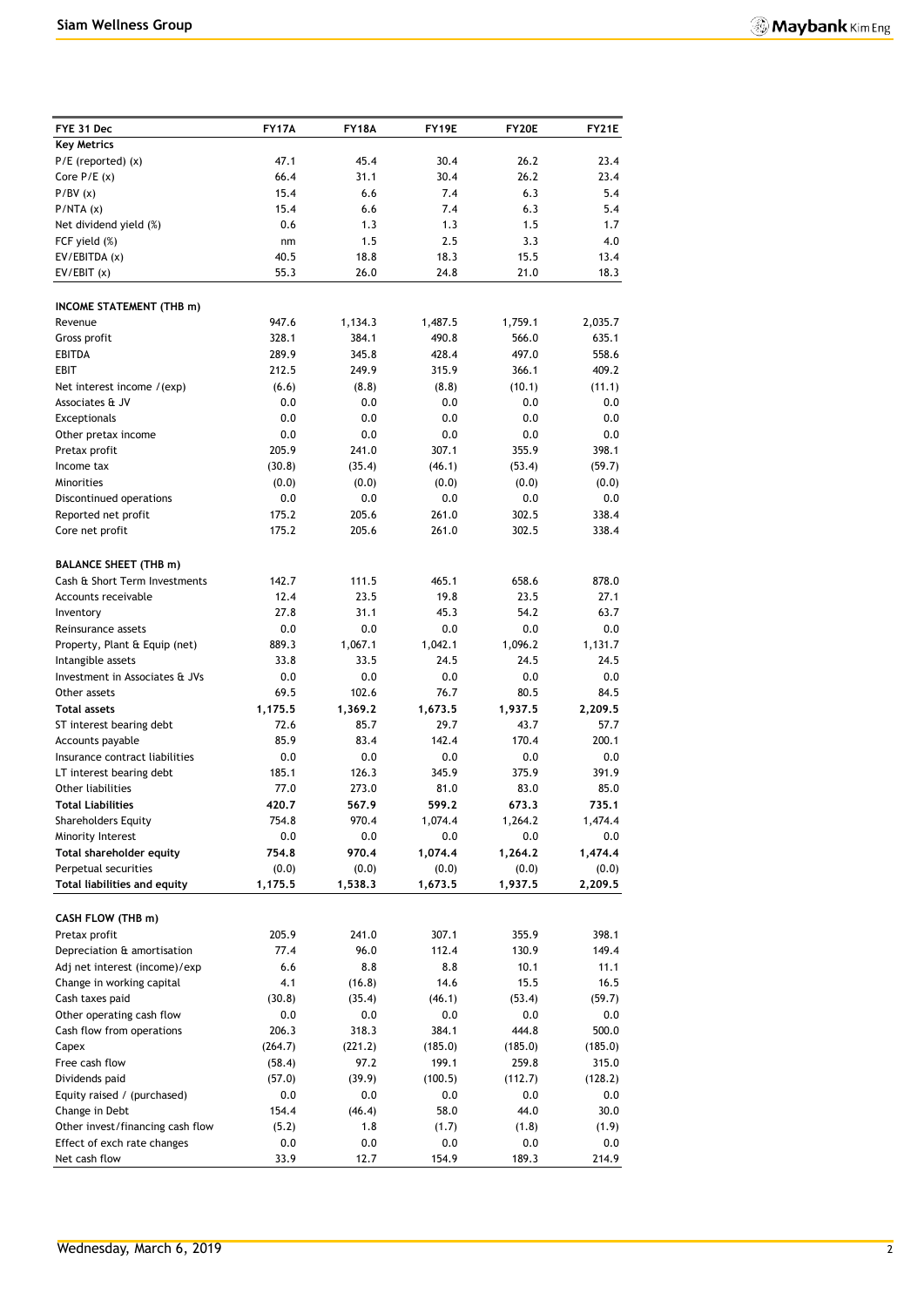| FYE 31 Dec                    | <b>FY17A</b> | <b>FY18A</b> | FY19E    | <b>FY20E</b> | <b>FY21E</b> |
|-------------------------------|--------------|--------------|----------|--------------|--------------|
| <b>Key Ratios</b>             |              |              |          |              |              |
| Growth ratios (%)             |              |              |          |              |              |
| Revenue growth                | 30.7         | 19.7         | 31.1     | 18.3         | 15.7         |
| EBITDA growth                 | 31.4         | 19.3         | 23.9     | 16.0         | 12.4         |
| EBIT growth                   | 28.5         | 17.6         | 26.4     | 15.9         | 11.8         |
| Pretax growth                 | 25.7         | 17.1         | 27.4     | 15.9         | 11.9         |
| Reported net profit growth    | 24.3         | 17.4         | 26.9     | 15.9         | 11.9         |
| Core net profit growth        | 24.3         | 17.4         | 26.9     | 15.9         | 11.9         |
| Profitability ratios (%)      |              |              |          |              |              |
| EBITDA margin                 | 30.6         | 30.5         | 28.8     | 28.3         | 27.4         |
| <b>EBIT</b> margin            | 22.4         | 22.0         | 21.2     | 20.8         | 20.1         |
| Pretax profit margin          | 21.7         | 21.3         | 20.6     | 20.2         | 19.6         |
| Payout ratio                  | 39.0         | 41.7         | 40.0     | 40.0         | 40.0         |
|                               |              |              |          |              |              |
| <b>DuPont analysis</b>        |              |              |          |              |              |
| Net profit margin (%)         | 18.5         | 18.1         | 17.5     | 17.2         | 16.6         |
| Revenue/Assets (x)            | 0.8          | 0.8          | 0.9      | 0.9          | 0.9          |
| Assets/Equity (x)             | 1.6          | 1.4          | 1.6      | 1.5          | 1.5          |
| ROAE (%)                      | 25.1         | 23.8         | 25.5     | 25.9         | 24.7         |
| $ROAA (\%)$                   | 17.2         | 16.2         | 17.2     | 16.8         | 16.3         |
| Liquidity & Efficiency        |              |              |          |              |              |
| Cash conversion cycle         | (27.5)       | (20.8)       | (21.7)   | (27.8)       | (28.0)       |
| Days receivable outstanding   | 4.0          | 5.7          | 5.2      | 4.4          | 4.5          |
| Days inventory outstanding    | 14.0         | 14.1         | 13.8     | 15.0         | 15.2         |
| Days payables outstanding     | 45.4         | 40.6         | 40.8     | 47.2         | 47.6         |
| Dividend cover (x)            | 2.6          | 2.4          | 2.5      | 2.5          | 2.5          |
| Current ratio $(x)$           | 0.9          | 0.4          | 2.4      | 2.8          | 3.2          |
|                               |              |              |          |              |              |
| Leverage & Expense Analysis   |              |              |          |              |              |
| Asset/Liability (x)           | 2.8          | 2.4          | 2.8      | 2.9          | 3.0          |
| Net gearing (%) (incl perps)  | 15.2         | 10.4         | net cash | net cash     | net cash     |
| Net gearing (%) (excl. perps) | 15.2         | 10.4         | net cash | net cash     | net cash     |
| Net interest cover (x)        | 32.3         | 28.3         | 35.7     | 36.1         | 36.9         |
| Debt/EBITDA (x)               | 0.9          | 0.6          | 0.9      | 0.8          | 0.8          |
| Capex/revenue (%)             | 27.9         | 19.5         | 12.4     | 10.5         | 9.1          |
| Net debt/ (net cash)          | 115.0        | 100.4        | (89.4)   | (239.0)      | (428.3)      |

*Source: Company; Maybank*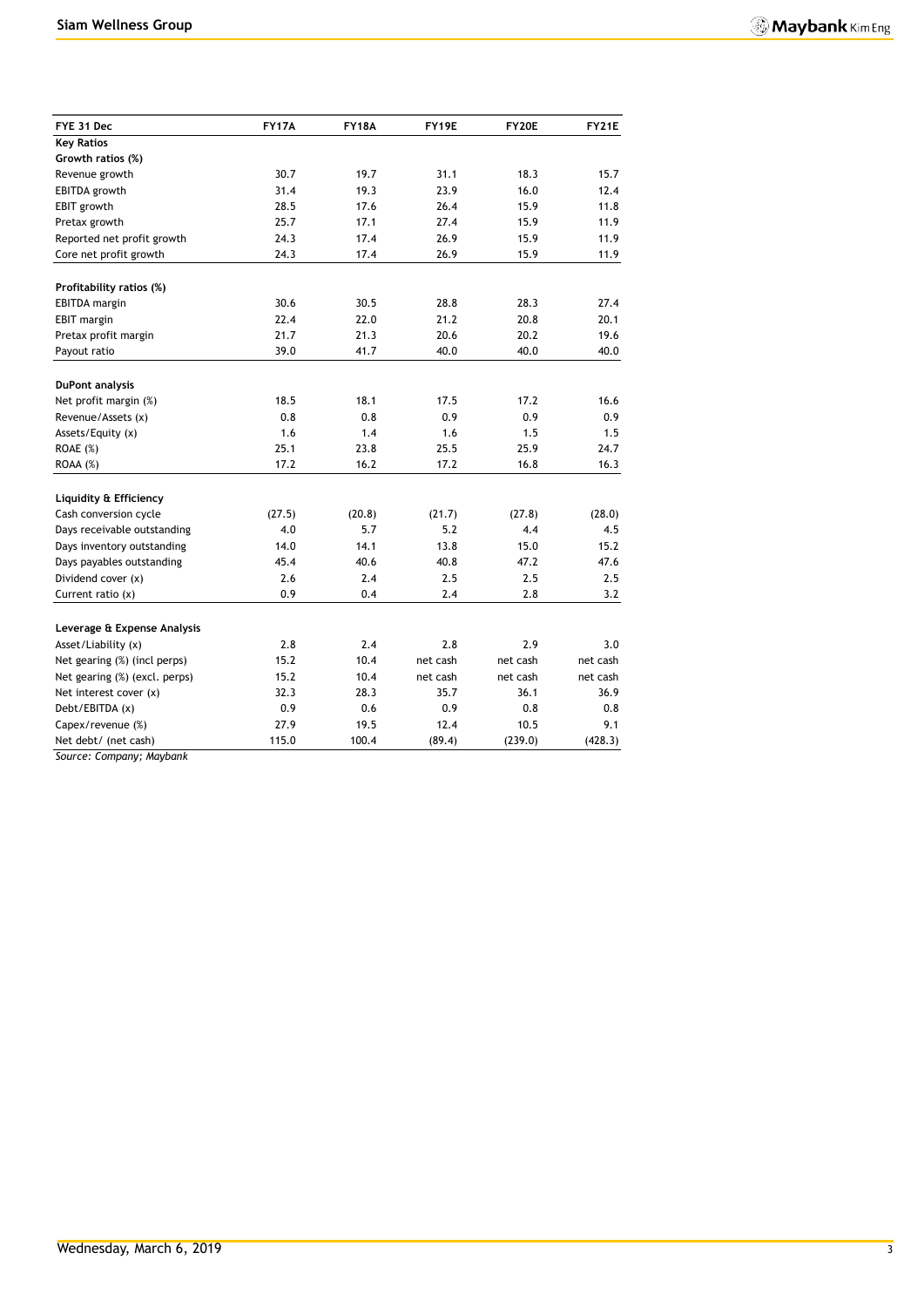#### **Historical recommendations and target price: Siam Wellness Group (SPA)**



#### **Definition of Ratings (For MayBank Kim Eng Thailand)**

Maybank Kim Eng Research uses the following rating system:

**BUY Return is expected to be above 10% in the next 12 months (excluding dividends) TRADING BUY**/**TAKE PROFIT** Return is expected to be between - 10% to +10% in the next 12 months (excluding dividends). **SELL Return is expected to be below -10% in the next 12 months (excluding dividends)** 

#### **Applicability of Ratings**

The respective analyst maintains a coverage universe of stocks, the list of which may be adjusted according to needs. Investment ratings are only applicable to the stocks which form part of the coverage universe. Reports on companies which are not part of the coverage do not carry investment ratings as we do not actively follow developments in these companies.

#### **Some common terms abbreviated in this report (where they appear):**

| Adex = Advertising Expenditure                      | $FCF = Free Cashflow$           | $PE = Price EarningS$                   |
|-----------------------------------------------------|---------------------------------|-----------------------------------------|
| <b>BV = Book Value</b>                              | $FV = Fair Value$               | PEG = PE Ratio To Growth                |
| <b>CAGR = Compounded Annual Growth Rate</b>         | $FY = Financial Year$           | $PER = PE Ratio$                        |
| Capex = Capital Expenditure                         | $FYE = Financial Year$ End      | $QoQ =$ Quarter-On-Quarter              |
| CY = Calendar Year                                  | $M \circ M = M \circ h$ -Month  | ROA = Return On Asset                   |
| DCF = Discounted Cashflow                           | NAV = Net Asset Value           | $ROE = Return On Equity$                |
| <b>DPS = Dividend Per Share</b>                     | NTA = Net Tangible Asset        | ROSF = Return On Shareholders' Funds    |
| <b>EBIT = Earnings Before Interest And Tax</b>      | $P = Price$                     | WACC = Weighted Average Cost Of Capital |
| <b>EBITDA = EBIT, Depreciation And Amortisation</b> | $PA = Per Annum$                | $YoY = Year-On-Year$                    |
| <b>EPS = Earnings Per Share</b>                     | $PAT = Profit After Tax$        | $YTD = Year-To-Date$                    |
| EV = Enterprise Value                               | <b>PTHB = Profit Before Tax</b> |                                         |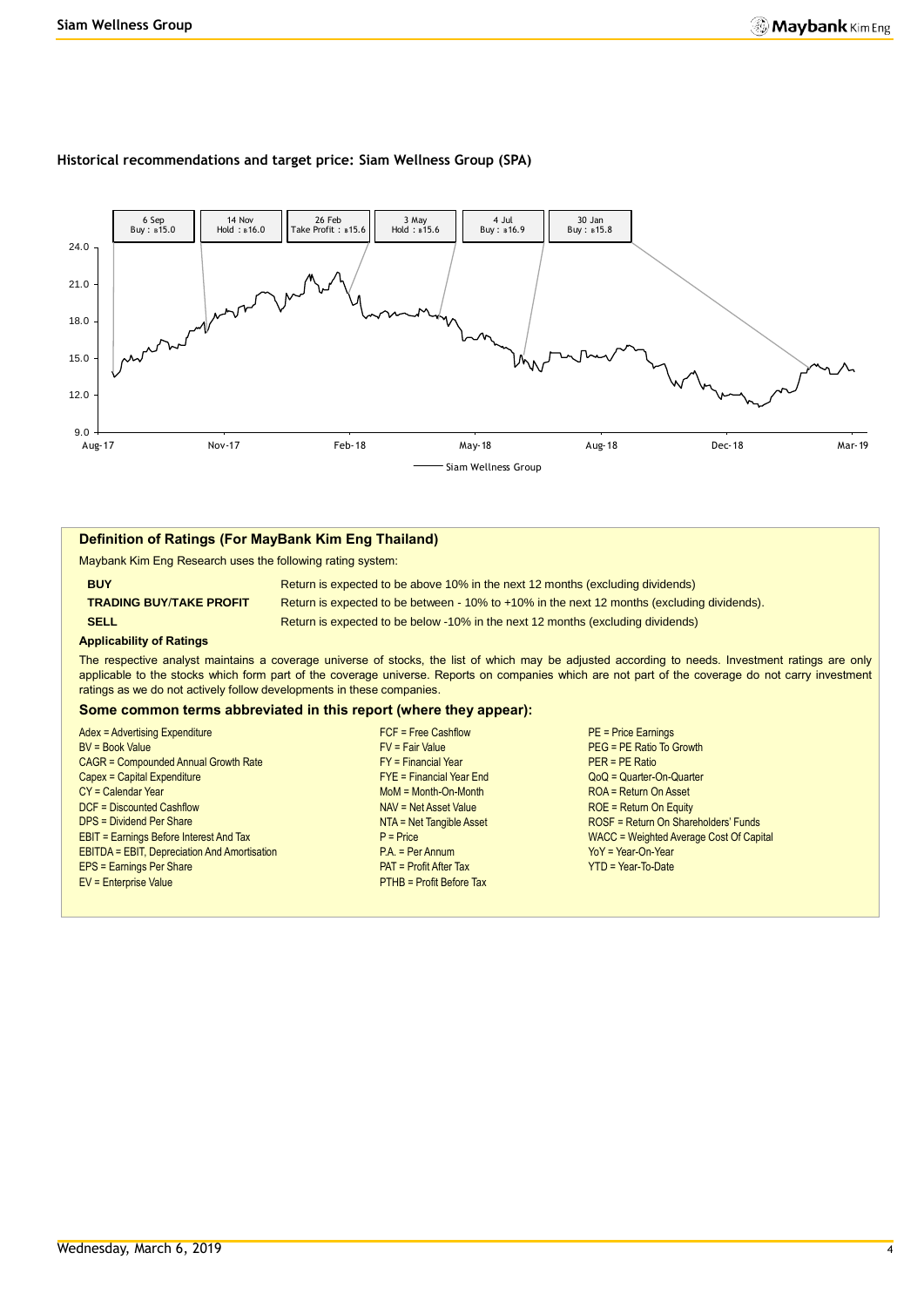# **APPENDIX I:TERMS FOR PROVISION OF REPORT, DISCLOSURES AND DISCLAIMERS**

้ รายงานนี้ ถูกจัดทำขึ้นเพื่อเผยแพร่ และเพื่อเป็นการให้ข้อมูลเท่านั้น มิใช่การชักจูงให้ซื้อหรือขายหุ้นที่กล่าวถึงในรายงานนี้ นักลงทุนควรพึงตระหนักไว้เสมอว่า มูลค่า ี ของหุ้นอาจมีความผันผวน มีการเพิ่มขึ้นและลดลงได้ตลอดเวลา ความเห็น หรือคำแนะนำต่างๆ จัดทำขึ้นบนพื้นฐานของเทคนิค และปัจจัยพื้นฐาน ซึ่งอาจมีความ ้ แตกต่างกัน การประเมินมูลค่าที่เหมาะสมทางเทคนิค อาจใช้วิธีการที่แตกต่างจากการวิเคราะห์เชิงปัจจัยพื้นฐาน โดยขึ้นอยู่กับปัจจัยทางด้านราคา และมูลค่าการซื้อ ่ ขาย ซึ่งแตกต่างไปจากการวิเคราะห์เชิงปัจจัยพื้นฐาน ดังนั้นผลตอบแทนของนักลงทุนจึงอาจต่ำกว่าต้นทุนได้ และผลตอบแทนจากการลงทุนในอดีตไม่สามารถสะท้อน ถึงผลตอบแทนในอนาคตได้ บทวิเคราะห์นี้ไม่ได้มีจุดประสงค์เพื่อแนะนำการลงทุนเพื่อบุคคลใดเป็นการเฉพาะ และเพื่อวัตถุประสงค์เฉพาะเจาะจงต่อการลงทุน ฐานะ ทางการเงิน และความต้องการส่วนบุคคลของนักลงทุนที่ได้รับหรืออ่านบทวิเคราะห์ฉบับนี้ เพราะฉะนั้น นักลงทุนจึงควรใช้วิจารณญาณ ในการอ่านบทวิเคราะห์ฉบับนี้

การจัดทำรายงานฉบับนี้ ได้อ้างอิงมาจากแหล่งข้อมูลที่ได้รับการยอมรับว่ามีความน่าเชื่อถือ แต่ไมได้เป็นการรับรองจาก Maybank Investment Bank Berhad และ บริษัทย่อยและในเครือ (รวมเรียก "Maybank Kim Eng") ผลที่ตามมาทั้งในส่วนของความแม่นยำ หรือเรียบร้อยสมบูรณ์จึงไม่ได้เป็นความรับผิดชอบจากทางMaybank Kim Eng ดังนั้น Maybank Kim Eng และ เจ้าหน้าที่ ,กรรมการ ,บริษัทร่วม และหน่วยงานที่เกี่ยวข้อง และ/หรือพนักงาน (รวมเรียกว่า "Representatives") จะไม่มีส่วน ้ รับผิดชอบต่อการสูญเสียต่างๆ ที่เกิดขึ้นทั้งทางตรงหรือทางอ้อมจากการใช้รายงานฉบับนี้ ข้อมูล ,ความเห็น และคำแนะนำที่ปรากฦอยู่ในบทวิเคราะห์ฉบับนี้อาจมีการ เปลี่ยนแปลงได้ตลอดเวลา โดยไม่ต้องแจ้งให้ทราบล่วงหน้า

้บทวิเคราะห์นี้อาจมีการคาดการณ์ผลการดำเนินงานล่วงหน้า ซึ่งส่วนใหญ่จะเห็นได้จากการใช้คำต่างๆ เหล่านี้ เช่น"คาดว่า" "เชื่อว่า" "คาดการณ์ว่า" "มีแนวโน้มว่า" "มีแผนว่า" "ประมาณการ" หรือ การอธิบายว่า เหตุการณ์นี้ "อาจ" เกิดขึ้น หรือ เหตุการณ์นี้ "เป็นไปได้" ที่จะเกิดขึ้น เป็นต้น การคาดการณ์ล่วงหน้า จะอยู่บนพื้นฐาน ของสมมติฐานที่ตั้งขึ้นและอ้างอิงบนข้อมูลในปัจจุบัน และยังขึ้นอยู่กับความเสี่ยงและความไม่แน่นอนที่จะทำให้ผลการดำเนินงานที่แท้จริงแตกต่างไปจากที่คาดการณ์ ได้อย่างมีนัยยะส าคัญ นักลงทุนจึงไม่ควรใช้การคาดการณ์ล่วงหน้านี ้เป็ นหลักในการตัดสินใจลงทุนหลังจากวันที่บทวิเคราะห์ถูกเผยแพร่ออกไป Maybank Kim Eng ไม่ถือเป็นภาระผูกพันในการปรับประมาณการ หากมีข้อมูลใหม่หรือเหตุการณ์ที่ไม่คาดคิดขึ้น

. Maybank Kim Eng รวมถึงเจ้าหน้าที่ ,กรรมการ และพนักงาน ซึ่งรวมถึงหน่วยงานที่เกี่ยวข้องกับการจัดทำ หรือการเผยแพร่บทวิเคราะห์นี้ อาจมีส่วนร่วม หรือมีสิทธิ ิ ลงทุนในหุ้นตัวนี้ หรือ มีส่วนได้เสียต่างๆ กับผู้ที่ออกหลักทรัพย์นี้ นอกจากนี้ราคาหุ้นอาจเคลื่อนไหวไปตามสิ่งที่เสนอในบทวิเคราะห์นี้Maybank Kim Eng มีสิทธิใช้ -ข้อมูลในรายงานนี้ ก่อนที่รายงานนี้จะถูกเผยแพร่ออกไปภายใต้ขอบเขตที่กฎหมายรับรองเท่านั้น กรรมการ ,เจ้าหน้า และ/หรือพนักงานของ Maybank Kim Eng ท่าน หนึ่งท่านใด หรือมากกว่าหนึ่งท่าน สามารถเป็นกรรมการในบริษัทจดทะเบียนนี้ได้

ี บทวิเคราะห์นี้ถูกทำขึ้นมาเพื่อลูกค้าของ Maybank Kim Eng และห้ามนำไปแก้ไข ดัดแปลง แจกจ่าย และนำไปจัดทำใหม่ ไม่ว่าจะเป็นบางส่วน หรือเต็มฉบับ หากไม่ได้ รับอนุญาตจาก Maybank Kim Eng เป็นการล่วงหน้า ทั้งนี้ Maybank Kim Eng และตัวแทนที่เกี่ยวข้อง จะไม่รับผิดชอบต่อผลที่ตามมาจากการกระทำของบุคคลที่ 3 ที่ กระท าสิ่งที่ถูกห้ามดังกล่าว

บทวิเคราะห์นี้ไม่ได้ทำขึ้นมาโดยตรง หรือมีจุดประสงค์เพื่อการแจกจ่าย หรือถูกใช้โดยสาธารณะชนทั่วไป หรือประชาชนทั้งหมดที่อาศัยในประเทศท้องถิ่นที่ออก ่ หลักทรัพย์นี้ หรือในท้องถิ่น เมือง หรือ ประเทศอื่นๆ ที่กฎหมายในประเทศนั้นไม่อนุญาต บทวิเคราะห์นี้ทำขึ้นมาเพื่อการใช้ในประเทศที่กฎหมายอนุญาตเท่านั้น หลักทรัพย์นี้อาจจะไม่ได้ถูกรับรองการซื้อขายโดยกฎหมายทุกกฎหมาย หรือทำการซื้อขายได้สำหรับนักลงทุนทุกประเภท นักลงทุนควรใช้วิจารณญาณอย่างยิ่งในการ นำคำแนะนำ หรือคำเตือนต่างๆ ที่ได้กล่าวไว้ข้างต้นมาใช้ เนื่องจากความแตกต่างทางด้านภูมิศาสตร์ของแต่ละบุคคล และระยะเวลาในการได้รับบทวิเคราะห์นี้

#### **มาเลเซีย**

้ ความเห็นหรือคำแนะนำที่ปรากฏในบทวิเคราะห์ฉบับนี้เป็นการประเมินจากด้านเทคนิก และปัจจัยพื้นฐาน โดยความเห็นทางด้านเทคนิกอาจมีความ แตกต่างจาก -ปัจจัยพื้นฐาน เนื่องจากการประเมินด้านเทคนิกได้ใช้วิธีที่แตกต่างกัน โดยมุ่งเน้นข้อมูลด้านราคา และปริมาณการซื้อขายของหลักทรัพย์ที่ Bursa Malaysia Securities Berhad วิเคราะห์หลักทรัพย์

# **สิงคโปร์**

ิ รายงานฉบับนี้จะทำขึ้นบนวันและข้อมูลที่เกิดขึ้น ซึ่งอาจมีการเปลี่ยนแปลงได้ บริษัท Maybank Kim Eng Research จำกัด ("Maybank KERPL") ในสิงคโปร์ไม่มี เงื่อนไขที่จะต้องปรับปรุงข้อมูลต่างๆ ให้แก่ผู้รับข้อมูลนี้ การเผยแพร่ในสิงคโปร์ ผู้รับรายงานฉบับนี้จะติดต่อกับ Maybank KERPL ในสิงคโปร์ ทั้งในแง่ของการแนะนำ หรือเกี่ยวข้องกับรายงานฉบับนี้ หากผู้รับรายงานฉบับนี้ไม่ได้เป็นนักลงทุน, ผู้เชี่ยวชาญทางการลงทุน หรือนักลงทุนประเภทสถาบัน (จำกัดความใน Section 4A ตาม ึ กฎหมาย Singapore Securities and Futures) ทั้งนี้ Maybank KERPL จะรับผิดชอบบนเนื้อหาที่ปรากฏในรายงานฉบับนี้ แต่เป็นการรับผิดชอบที่จำกัดความเขตตาม ึกภหมายที่กำหน*ด* 

# **ไทย**

การเปิดเผยผลการสำรวจของสมาคมส่งเสริมสถาบันกรรมการบริษัทไทย (IOD) ในเรื่องการกำกับดูแลกิจการ (Corporate Governance) นี้ เป็นการดำเนินการตาม นโยบายของสำนักงานคณะกรรมการกำกับหลักทรัพย์และตลาดหลักทรัพย์ โดยการสำรวจของ IOD เป็นการสำรวจและประเมินจากข้อมูล ของบริษัทจดทะเบียนใน ้ตลาดหลักทรัพย์แห่งประเทศไทย และตลาดหลักทรัพย์ เอ็มเอไอ ที่มีการเปิดเผยต่อสาธารณะ และเป็นข้อมูลที่ผู้ลงทุนทั่วไปสามารถเข้าถึงได้ ดังนั้น ผลลำ รวจ ดังกล่าวจึงเป็นการนำเสนอในมุมมองของบุคคลภายนอก โดยไม่ได้เป็นการประเมินการปฏิบัติ และมิได้มีการใช้ข้อมูลภายใน ในการประเมิน

่ อนึ่ง ผลการสำรวจดังกล่าว เป็นผลการสำรวจ ณ วันที่ปรากกฎในรายงานการกำกับดูแลกิจการ บริษัทจดทะเบียนไทยเท่านั้น ดังนั้น ผลการสำรวจ จึงอาจเปลี่ยนแปลง ได้ภายหลังวันดังกล่าว ทั้งนี้ บริษัทหลักทรัพย์ เมย์แบงก์ กิมเอ็ง (ประเทศไทย) จำก<sup>ั</sup>ด (มหาชน) มิได้ยืนยันหรือรับรองถึงความถูกต้องของ ผลการสำรวจดังกล่าวแต่ อย่างใด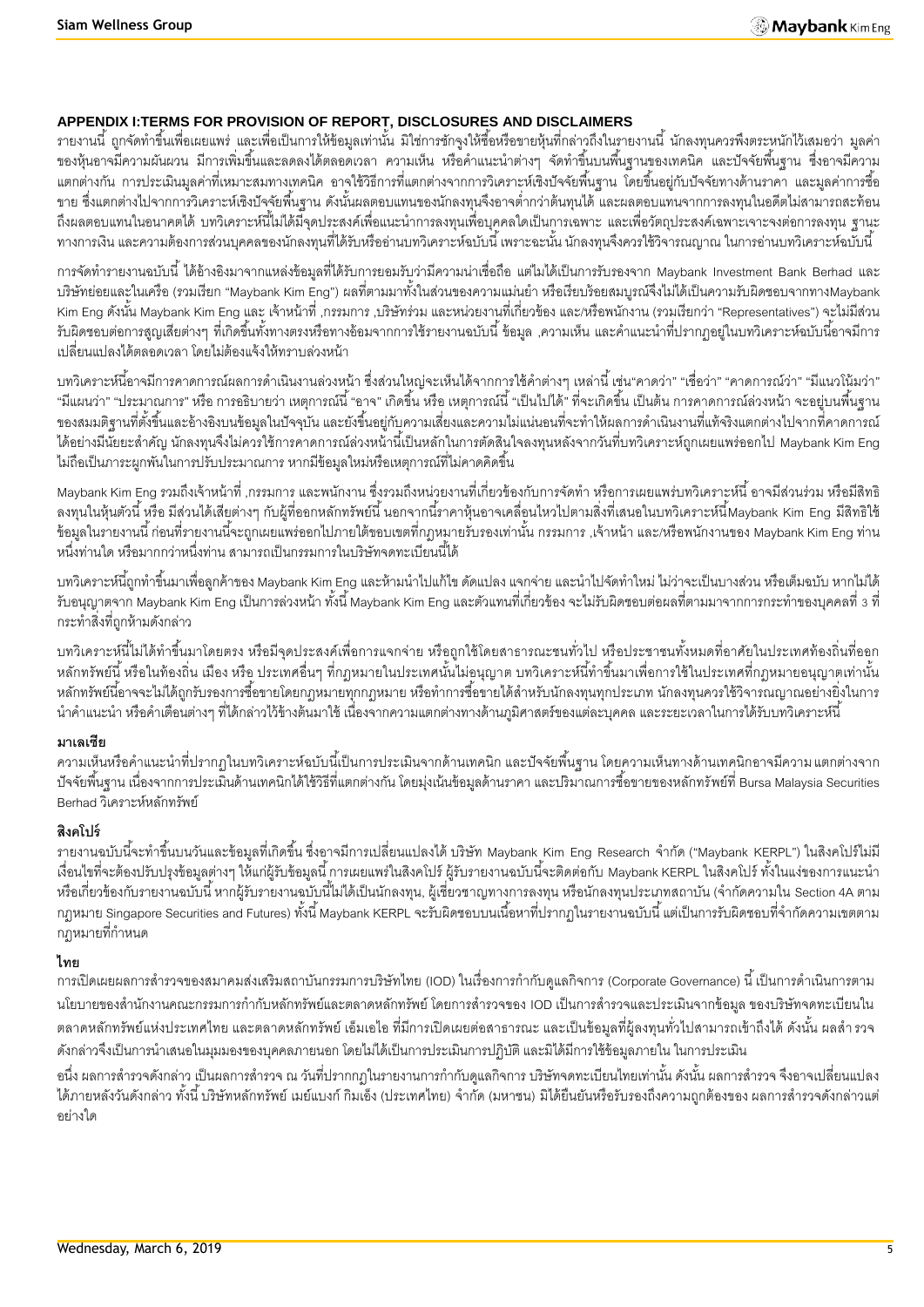#### **สหรัฐอเมริกา**

ี บทวิเคราะห์ฉบับนี้จัดทำขึ้นโดย MKE เพื่อเผยแพร่ในสหรัฐฯ ("US") สำหรับลูกค้าสถาบันในสหรัฐฯ เป็นสำคัญ (ตามคำนิยามใน Rule 15a-6 ภายใต้กฎหมาย Securities Exchange Act of 1934) โดย Maybank Kim Eng Securities USA Inc ("Maybank KESUSA") เท่านั้น ซึ่งถือเป็น Broker-Dealer ที่ได้จดทะเบียนใน สหรัฐฯ (ตามกฎหมาย Section 15 ของ Securities Exchange Act of 1934) ทั้งนี้ความรับผิดชอบในการเผยแพร่รายงานฉบับนี้ อยู่ภายใต้ Maybank KESUSA ใน ี สหรัฐฯ เท่านั้น รายงานฉบับนี้ไม่สามารถจัดส่งถึงท่านได้ หาก MKE ไม่อนุญาต หรือภายใต้ข้อจำกัดของกฎหมายหรือหลักเกณฑ์ที่ไม่สามารถจัดส่งถึงท่านได้ ทั้งนี้ผู้ ได้รับรายงานฉบับนี้จะต้องทำความเข้าใจด้วยว่า Maybank KESUSA ได้นำเสนอบทวิเคราะห์นี้ภายใต้หลักเกณฑ์ของการลงทุนที่เกี่ยวเนื่องกับกฎหมาย และ หลักเกณฑ์การกำกับ

### **อังกฤษ**

ู เอกสารฉบับนี้ได้ถกเผยแพร่โดย บริษัท Maybank Kim Eng Securities (London) จำกัด ("Maybank KESL") ซึ่งได้รับอนุญาตและอย่ภายใต้การกำกับดูแลของ The -Financial Services Authority และ Informational Purposes เท่านั้น เอกสารฉบับนี้ไม่ได้มีเจตนาที่จะเผยแพร่แก่บุคคลที่ถูกจำกัดความเป็นนักลงทุนรายย่อย (Retail Client) ตามความหมายของ The Financial Services and Markets Act 2000 ภายในประเทศอังกฤษ ข้อสรุปใดๆ ที่เกิดจากบุคคลที่ 3 เพื่อเป็นความสะดวกแก่ผู้ได้รับ ้ เอกสารฉบับนี้เท่านั้น ทั้งนี้บริษัทฯ ไม่มีส่วนรับผิดชอบต่อความเห็น หรือความถูกต้องดังกล่าว และการเข้าถึงข้อมูลดังกล่าวเป็นความเสี่ยงของผู้รับเอกส ารเท่านั้น ้นอกจากนี้ผ้รับเอกสารฉบับนี้ควรปรึกษาที่ปรึกษาทางภาษีของตนเองเพื่อให้เกิดความถูกต้องในการแนวทางดังกล่าว เพราะเอกสารฉบับนี้ไม่ได้ประเมินถึงกฎหมาย เฉพาะทาง, บัญชี หรือที่ปรึกษาทางด้านภาษี

#### **DISCLOSURES**

#### **Legal Entities Disclosures**

**ิมาเลเซีย**: เอกสารฉบับนี้ได้จัดทำและเผยแพร่ในประเทศมาเลเซีย โดย Maybank Investment Bank Berhad (15938-H) ซึ่งเป็นในกลุ่มเดียวกับ Bursa Malaysia Berhad และเป็ นผู้ถือใบอนุญาต Capital Market and Services ที่ออกโดย The Securities Commission ในประเทศมาเลเซีย

**ี <b>สิงคโปร์**: เอกสารฉบับนี้จัดทำขึ้นและเผยแพร่ในประเทศสิงคโปร์ โดย Maybank KERPL (จดทะเบียนเลขที่ 197201256N) ภายใต้การกำกับดูแล Monetary Authority of Singapore

**้อินโดนีเซีย**: PT Kim Eng Securities ("PTKES") (จดทะเบียนเลขที่ KEP-251/PM/1992) เป็นสมาชิกของ Indonesia Stock Exchange และอย่ภายใต้การกำกับของ BAPEPAM LK

**ไทย**: MBKET (จดทะเบียนเลขที่ 0107545000314) เป็นสมาชิกของ The Stock Exchange of Thailand และอยู่ภายใต้การกำกับของกระทรวงการคลัง และกลต.

**ฟิลิปปินส์**: MATRKES (จดทะเบียนเลขที่ 01-2004-00019) เป็นสมาชิกของ The Philippines Stock Exchange และอยู่ภายใต้การกำกับดูแลของ The Securities and Exchange Commission

**เวียดนาม**: บริษัท Kim Eng Vietnam Securities จำกัด ("KEVS") (ใบอนุญาตเลขที่ 71/UBCK-GP) ซึ่งใบอนุญาตอยู่ภายใต้ The State Securities Commission of Vietnam

ี**ฮ่องกง**: KESHK (Central Entity No: AAD284) ภายใต้กำกับโดย The Securities and Futures Commission

**้อินเดีย**: บริษัท Kim Eng Securities India Private จำกัด ("KESI") เป็นส่วนหนึ่งของ The National Stock Exchange of India Limited (จดทะเบียนเลขที่: INF/INB ่ 231 452435) และ Bombay Stock Exchange (จดทะเบียนเลขที่ INF/INB 011452431) ซึ่งอยู่ภายใต้การกำกับดูแลของ Securities and Exchange Board of India ทั ้งนี ้ KESI ได้จดทะเบียนกับ SEBI ประเภท 1 Merchant Broker (จดทะเบียนเลขที่ INM 000011708)

**ิสหรัฐฯ:** Maybank KESUSA เป็นสมาชิกที่ได้รับอนุญาต และอยู่ภายใต้การกำกับดูแลของ FINRA – Broker ID 27861

**อังกฤษ**: Maybank KESL (จดทะเบียนเลขที่ 2377538)เป็นสมาชิกที่ได้รับอนุญาต และอยู่ภายใต้การกำกับดูแลของ The Financial Services Authority

#### **Disclosure of Interest**

**มาเลเซีย:** MKE และตัวแทนที่เกี่ยวข้อง อาจมีสถานะหรือมีความเกี่ยวข้องกับหลักทรัพย์ในเวลาใดเวลาหนึ่ง และอาจมีกิจกรรมที่มากขึ ้นในฐานะ market maker หรือ ่ อาจเป็นผู้รับประกันการจำหน่าย หรือเกี่ยวข้องกับหลักทรัพย์นี้ และอาจเป็นผู้ให้บริการด้านวาณิชธนกิจ, ให้คำปรึกษา หรือบริการอื่นๆ ที่เกี่ยวข้องกับหลักทรัพย์นี้

**ี สิงคโปร์:** ณ วันที่ 6 มีนาคม 2562, Maybank KERPL และนักวิเคราะห์ที่วิเคราะห์หลักทรัพย์นี้ไม่มีส่วนได้เสียกับการให้คำแนะนำหลักทรัพย์ที่ปรากภในบทวิเคราะห์ ึ ดาไำเบี้

**ไทย**: MBKET อาจมีธุรกิจที่เกี่ยวเนื่องกับ หรือ มีความเป็นไปได้ที่จะเป็นผู้ออกตราสารอนุพันธ์ Derivatives Warrants บนหลักทรัพย์ที่ปรากฏอยู่ในบทวิเคราะห์ฉบับนี้ ดังนั้นนักลงทุนควรใช้วิจารณญาณพิจารณาถึงประเด็นนี้ ก่อนตัดสินใจลงทุน ทั้งนี้ MBKET หน่วยงานที่เกี่ยวข้อง กรรมการ และ/หรือ พนักงาน อาจมีส่วนเกี่ยวข้อง และ/หรือ การเป็นผู้รับประกันการจัดจำหน่ายในหลักทรัพย์ที่ปรากฏในรายงานฉบับนี้

**ฮ่องกง:** KESHK อาจมีความสนใจด้านการลงทุนที่เกี่ยวข้องกับหลักทรัพย์นี้ หรือเป็นหลักทรัพย์ใหม่ที่อ้างอิงบน Paragraph 16.5 (a) ของ Hong Kong Code of Conduct for Persons Licenses โดยการกำกับของ The Securities and Futures Commission

ณ วันที่ 6 มีนาคม 2562, KESHK และนักวิเคราะห์ที่ได้รับอนุญาต ไม่มีส่วนได้เสีย ในการให้คำแนะนำหลักทรัพย์ที่ปรากฏในบทวิเคราะห์ฉบับนี้ ี ช่วง 3 ปีที่ผ่านมา MKE อาจมี หรือให้บริการแก่ผู้จัดการ หรือ ผู้ร่วมจัดการในการเสนอขายหลักทรัพย์ดังกล่าว หรือ ณ ปัจจุบัน อาจให้บริการแก่หลักทรัพย์ในตลาดแรก หรือหน่วยงานที่ได้มีการอ้างถึงในบทวิเคราะห์ฉบับนี้ หรืออาจให้บริการดังกล่าวภายใน 12 เดือนข้างหน้า ซึ่งเป็นการให้คำปรึกษา หรือบริการด้านการลงทุนที่มีนัยยะ ส าคัญ ที่อาจเกี่ยวเนื่องกับการลงทุนทางตรงหรือทางอ้อมได้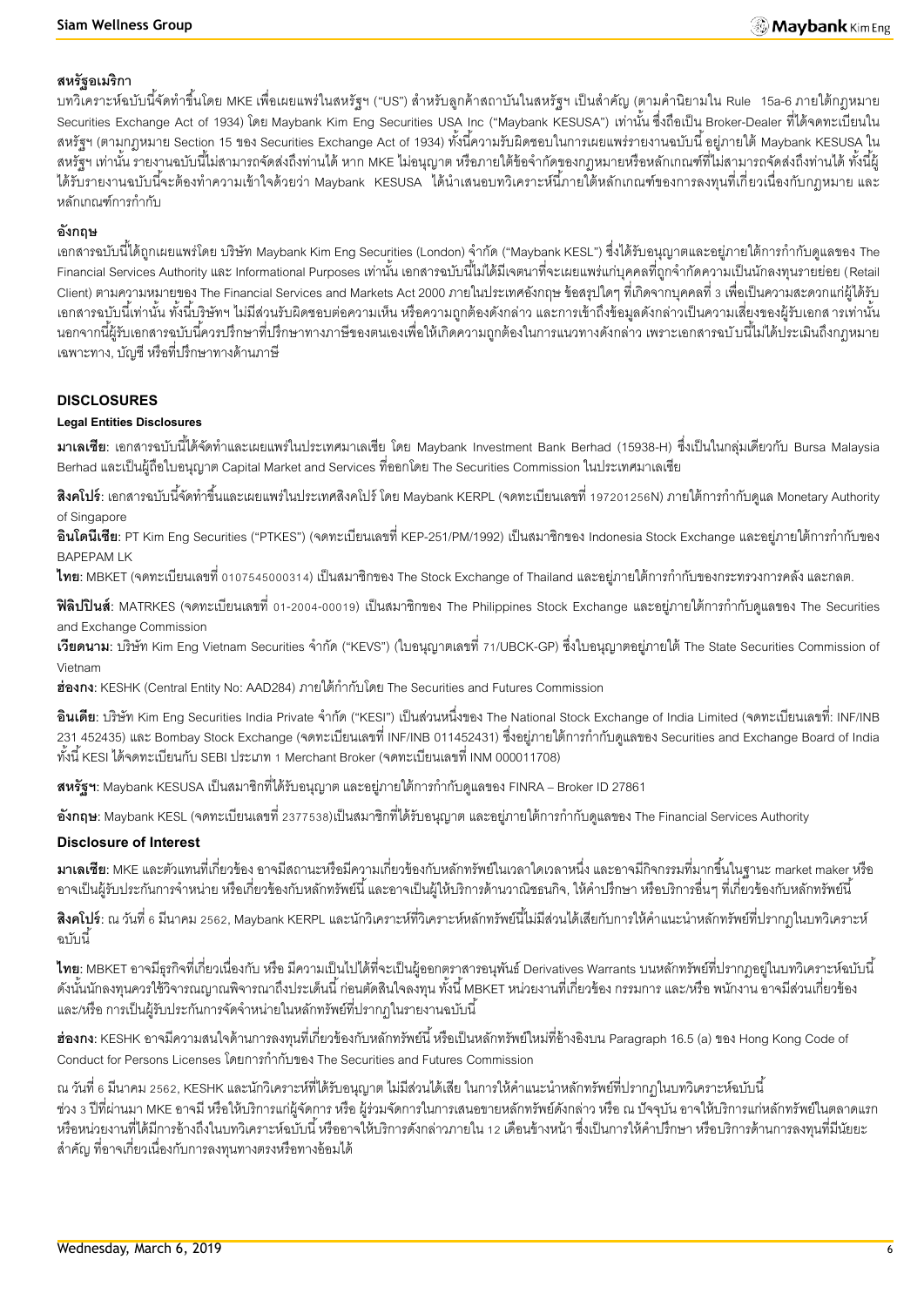#### **OTHERS**

#### **Analyst Certification of Independence**

้ ความถูกต้องของมุมมองที่ผ่านบทวิเคราะห์ฉบับนี้ เป็นการสะท้อนถึงแนวความคิด และมุมมองของนักวิเคราะห์ และรวมถึงหลักทรัพย์หรือผู้ออกหลักทรัพย์เท่านั้น ้ ผลตอบแทนของนักวิเคราะห์ทั้งทางตรงหรือทางอ้อมของนักวิเคราะห์ ไมได้ขึ้นอยู่กับการให้คำแนะนำ หรือมุมมองผ่านบทวิเคราะห์ฉบับนี้

## **ค าเตือน**

Structure Securities ซึ่งเป็นตราสารที่มีความซับซ้อน โดยเฉพาะอย่างยิ่งในส่วนของความเสี่ยงที่สูงขึ้นนั้น มีวัตถุประสงค์ที่จะเสนอขายให้แก่นักลงทุนที่มีความรู้ความ เข้าใจ รวมถึงสามารถรับความเสี่ยงได้เป็ นอย่างดี ทั ้งนี ้มูลค่าตลาดของตราสารประเภทนี ้ อาจเปลี่ยนแปลงไปตามสภาพเศรษฐกิจ ตลาดเงินตลาดทุน การเมือง (รวมถึง อัตราดอกเบี้ย Spot / ล่วงหน้า และอัตราแลกเปลี่ยน), Time to Maturity, ภาวะตลาด และความผันผวน รวมถึงคุณภาพ/ ความน่าเชื่อถือของผู้ออก หรือหลักทรัพย์ อ้างอิงนั้นๆ นักลงทุนที่ให้ความสนใจในการลงทุนตราสารประเภทนี้ จะต้องเข้าใจและวิเคราะห์ถึงตราสารประเภทนี้ด้วยตนเอง และปรึกษากับผู้เชี่ยวชาญของตนใน ส่วนของความเสี่ยงที่อาจเกิดขึ้นจากการลงทุนในตราสารประเภทนี้

์ ทั้งนี้ไม่ว่าส่วนใดส่วนหนึ่งของรายงานฉบับนี้ ไม่อนุญาตให้มีการคัดลอก, จัดทำสำเนา, ลอกเลียน หรือในความหมายที่ใกล้เคียง หรือการเผยแพร่ด้วย **ตนเอง โดยไมได้รับความเห็นชอบจาก MKE**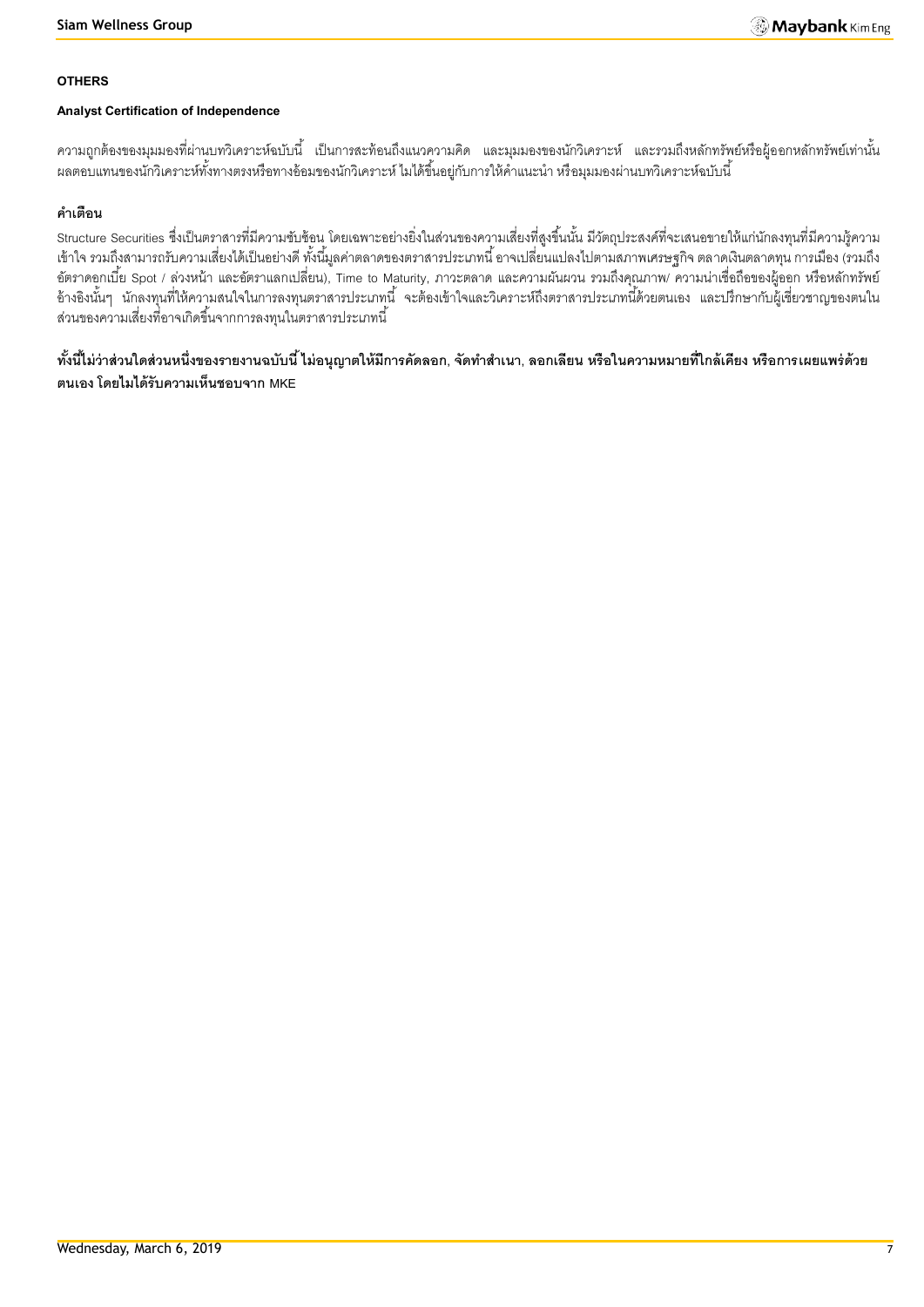#### **Siam Wellness Group**

**สาขากรุงเทพฯ** ี<u>สำ**นักงานใหญ่**<br>อาคารสำนักงาน ดิ ออฟฟิศเศส แอท เซ็นทรัลเวิลด์</u><br>ชั้น 20-21, 24 เลขที่ 999/9 ถนนพระราม 1 แขวงปทุมวัน เขตปทุมวัน กรุงเทพฯ 10330

โทร 0-2658-5000 โทรสาร 0-2658-6301

ี<u>สาขา**ศรีนครินทร์**</u><br>ห้างสรรพสินค้า Big C ขั้น 1 เลขที่ 425 หมู่ 5<br>ถนนศรีนครินทร์ ตำบลสำโรงเหนือ อำเภอเมือง จังหวัดสมุทรปราการ 10270 โทร 0-2758-7556 โทรสาร 0-2758-7551

**สาขาฟิ วเจอร์ พาร์ค รังสิต** 94 หมู่.2 ศูนย์การค้า ฟิวเจอร์พาร์ค รังสิต ห้อง 091-92<br>ชั้น G F ถ.พหลโยธิน ต.ประชาธิปัตย์ อ.ธัญบุรี จ.ปทุมธานี 12130 ทีม 1 โทร. 0-2958-0592 โทรสาร. 0-2958-0420 ทีม 2 โทร.0-2958-0992 โทรสาร 02-958-0590 ต่อ400

**สาขาธนิยะ** 52 อาคารธนิยะพลาซ่า ชั ้น 20 ถนนสีลม แขวงสุริยวงศ์ เขตบางรัก กรุงเทพฯ 10500 โทร 0-2231-2700 โทรสาร 0-2231-2130

**สาขาแฟชั่นไอส์แลนด์** เลขที่ 587, 589 / 7-9 ศูนย์การค้าแฟชั่นไอส์แลนด์<br>ห้อง B001 A ขั้น บีเอฟ ถนนรามอินทรา แขวงคันนายาว เขตคันนายาว กรุงเทพฯ 10230 โทร .0-2947-5800 โทรสาร .0-2947-5799

**สาขาฟอร์จูนทาวน์**<br>5 อาคารฟอร์จูนทาวน์ ชั้นใต้ดิน ถนนรัชดาภิเษก แขวงดินแดง เขตดินแดง กรุงเทพฯ 10400 โทร 0-2641-0977 โทรสาร 0-2641-0966

**สาขาทองหล่อ** อาคารอเนกวณิช เลขที่ 154ชั ้น 3 ห้อง C ถนนสุขุมวิท 55 ซอยทองหล่อ )แขวงคลองตันเหนือ เขตวัฒนา กรุงเทพมหานคร 10110 โทร 0-2013- 7470 โทรสาร 0-2013-7473

**สาขาต่างจังหวัด**

**สาขาเชียงใหม่ 1** 244 อาคารส านักงาน ชั ้น 2-3 ถนนวัวลาย ตำบลหายยา อำเภอเมืองเชียงใหม่ จังหวัดเชียงใหม่ 50100 โทร (053) 284-000 โทรสาร (053) 284-019

**สาขาล าปาง** 319 ศูนย์การค้าเซ็นทรัลพลาซ่า ชั้น3 ถนนไฮเวย์-งาว ตำบลสวนดอก อ าเภอเมือง จังหวัดล าปาง 52100 โทร (054) 811-817 โทรสาร (054) 811-816

**สาขาระยอง** 1 <u>..............</u><br>180/1-2 อาคารสมาพันธ์ ชั้น 2 ถนนสุขุมวิท ตำบลเชิงเนิน -----------------------------<br>อำเภอเมืองระยอง จังหวัดระยอง 21000 โทร (038) 862-022-9 โทรสาร (038) 862-043

**สาขาหาดใหญ่**  1,3,5 ซอยจุติอุทิศ 3 ถนนจุติอนุสรณ์ ต าบลหาดใหญ่ อ าเภอหาดใหญ่ จังหวัดสงขลา 90110 โทร (074) 237-100 โทรสาร (074) 239-509

**สาขายะลา** <u>ี่มารับระมา</u><br>เลขที่ 18 กายเสดงพี่ร้อง ตำบลสะเตง อ าเภอเมือง จังหวัดยะลา 95000 โทร (073) 222-324 โทรสาร (073) 222-2329

<mark>สาขาญาดา</mark><br>56 อาคารญาดา ชั้น 5 ถนนสีลม แขวงสุริยวงศ์ เขตบางรัก กรุงเทพฯ 10500 โทร 0-2632-8341 โทรสาร 0-2632-8395

<u>สาขา**งามวงศ์วาน**</u><br>30/39-50 อาคารสำนักงานเดอะมอลล์งามวงศ์วาน<br>ชั้น 14 ถนนงามวงศ์วาน แขวงบางเขน อ าเภอเมือง จังหวัดนนทบุรี 11000 โทร 0-2550-0577 โทรสาร 0-2550-0566

**สาขาท่าพระ** 99 อาคารสำนักงานเดอะมอลล์ ท่าพระ ชั้น 12 ถนนรัชดาภิเษก-ท่าพระ แขวงบุคคโล เขตธนบุรี กรุงเทพฯ 10600 โทร 0-2876-6500 โทรสาร 0-2876-6531

**สาขาปิ่ นเกล้า** <u>................</u><br>7/129 อาคารเซ็นทรัลปิ่นเกล้า ชั้น 3 ห้อง 302 ถนนบรมราชชนนี แขวงอรุณอัมรินทร์ เขตบางกอกน้อย กรุงเทพฯ 10700 โทร 0-2884-9847 โทรสาร 0-2884-6920

**สาขาสีลม** 62 อาคารธนิยะ ชั้น 4<br>ถนนสีลม แขวงสุริยวงศ์ เขตบางรัก กรุงเทพฯ 10500 โทร 0-2231-2700 โทรสาร 0-2231-2418

**สาขาวัชรพล** <u>-----------</u><br>78/13 ซอยวัชรพล2 แขวงท่าแร้ง เขตบางเขน กรุงเทพ 10220 โทร 0-2363-6736 โทรสาร 0-2363-6725

**สาขาออล ซีซั่นส์** อาคาร All Seasons Place Retail Center ชั ้น3 ห้อง311 เลขที่ 87/2 ถนนวิทยุแขวงลุมพินีเขตปทุมวัน กรุงเทพ 10330 โทร 0-2654-0084 โทรสาร .0-2654-0094

**สาขาเชียงใหม่ 2**<br>201/3 ถนนมหิดล ตำบลหายยา อ าเภอเมืองเชียงใหม่ จังหวัดเชียงใหม่ 50100 โทร (053) 284-138 โทรสาร (053) 202-695

**สาขาสุรินทร์** 137/5-6 ถนนศิริรัฐ ้าบกบี บ เกมมาระ<br>ตำบลในเมือง อำเภอเมือง จังหวัดสุรินทร์ 32000 โทร (044) 531-600 โทรสาร (044) 519-378

**สาขาระยอง 2** โครงการ TSK PARK ชั ้น1 เลขที่ 351-351/1 ถนนสุขุมวิท ตำบลเนินพระ คำเภคเมือง จังหวัดระยอง 21000 โทร (038) 807-459 โทรสาร (038) 807-841

**สาขาสุราษฏร์ธานี** 216/3 หมู่ที่ 4 ถนนชนเกษม<br>ตำบลมะขามเตี๋ย อำเภอเมืองสุราษฎร์ธานี จังหวัดสุราษฎร์ธานี 84000 โทร (077) 205-460 โทรสาร (077) 205-475

**สาขาซีคอนสแควร์**<br>55 อาคารซีคอนสแควร์ ชั้น G ห้อง 1005 ถนนศรีนครินทร์ แขวงหนองบอน เขตประเวศ กรุงเทพฯ 10260 โทร 0-2320-3600 โทรสาร 0-2320-3610

**สาขาลาดพร้าว**<br>1693 อาคารสำนักงานศูนย์การค้าเซ็นทรัลพลาซ่า ลาดพร้าว<br>ขั้น 11 ถนนพหลโยธิน แขวงลาดพร้าว เขตจตุจักร กรุงเทพฯ 10900 โทร 0-2541-1411 โทรสาร 0-2541-1108

**สาขาบางแค**  $275$  หมู่ที่ 1 เดอะมอลล์บางแค ชั้น 8 ถนนเพชรเกษม แขวงบางแคเหนือ เขตบางแค กรุงเทพฯ 10160 โทร 0-2804-4235 โทรสาร 0-2804-4251

**สาขาสาทร** <u>.............</u><br>92/10 อาคารสาธรธานี 2 ชั้น 7 ถนนสาทรเหนือ แขวงสีลม เขตบางรัก กรุงเทพมหานคร 10500 โทร .0-2636-7550 โทรสาร .0-2636-7565

**สาขาเดอะ ไนน์** เลขที่ 999 / 3 โครงการ เดอะ ไนน์ ชั้น 3 ถนนพระราม 9 แขวงสวนหลวง เขตสวนหลวง กรุงเทพ 10250 โทร .0-2056-7816 โทรสาร 0-2056-7815

**สาขาแจ้งวัฒนะ** 99/9 หมู่ที่ 2อาคารเซ็นทรัลพลาซ่า แจ้งวัฒนะ ้อยฟฟิศ ทาวเวอร์ ชั้น 14 ห้อง 1401 ถนนแจ้งวัฒนะ ตำบลบางตลาด<br>อำเภอปากเกร็ด จังหวัดนนทบุรี 11120 โทร 0-2835- 3283 โทร 0-2835- 3280

ี<u>สาขาเซ็นเวิลด์</u><br>อาคาร เซ็นเวิลด์ ชั้น 15 ห้อง 1501 เลขที่ 4,4/5 ถนนราชด าริ แขวงปทุมวัน เขตปทุมวัน กรุงเทพฯ 10330 โทร 0-2658-5000

**สาขานครราชสีมา**<br>\_1242/2 อาคารศูนย์การค้าเดอะ มอลล์ ห้อง เอ3 ชั้น 7 ถนนมิตรภาพ ตำบลในเมือง อ าเภอเมือง นครราชสีมา 30000 โทร (044) 288-455 โทรสาร) .044) 288-466

**สาขาอุบลราชธานี** อาคารเซ็นทรัลพลาซ่า ห้อง G3 ชั้น G<br>เลขที่ 311 หมู่ 7 ตำบลแจระแม<br>อำเภอเมือง จังหวัดอุบลราชธานี 34000 โทร (045) 422-911 โทรสาร (045) 422-930

**สาขาจันทบุรี** 351/8 ถนนท่าแฉลบ ตำบลตลาด อ าเภอเมือง จังหวัดจันทบุรี 22000 โทร (039) 312-416 โทรสาร (039) 312-391

**สาขานครสวรรค์** เลขที่ 1/15-16 ถนนสุชาดา ต าบลปากน ้าโพ อ าเภอเมือง จังหวัดนครสวรรค์ 60000 โทร (056) 217-140 โทรสาร (056) 314-151

ี<u>สาขาพาหุรัด</u><br>125 อาคารดิโอลด์สยามพลาซ่า<br>ชั้น 3 ถนนพาหุรัด แขวงวังบูรพาภิรมย์ เขตพระนคร กรุงเทพฯ 10200 โทร 0-2225-0242 โทรสาร 0-2225-0523

<mark>สาขาเอ็มโพเรี่ยม</mark><br>622 อาคารดิเอ็มโพเรี่ยม ชั้น 14 ถนนสุขุมวิท แขวงคลองตัน เขตคลองเตย กรุงเทพฯ 10110 โทร 0-2664-9800 โทรสาร 0-2664-9811

<u>สาขา รามคำแหง เดอะ พาซิโอ ทาวน์</u> เลขที่ 7/2-7 ศูนย์การค้า เดอะ พาซิโอ ทาวน์ ชั้น 1

ถนนรามค าแหง แขวงสะพานสูง กรุงเทพมหานคร 10240 โทร 0-2111-3185 โทรสาร 0**-2111-3184**

**สาขาบางกะปิ** 3105 อาคารเอ็นมาร์ค พลาซ่า ชั ้น3 ถนนลาดพร้าว แขวงคลองจั่น เขตบางกะปิ กรุงเทพ 10240 โทร.0-2378-1144 โทรสาร. 0-2378-1323

**สาขาประตูน้ำ** 553 อาคารเดอะพาลาเดียม อาคารเอ ชั้น 14<br>ถนนราชปรารภ แขวงมักกะสัน เขตราชเทวี กรุงเทพ 10400 โทร0-2250-6192 โทรสาร 0-2250-6199

**สาขาธัญญะ พาร์ค**<br>735/5 ธัญญะ ช็อปปิ้ง พาร์ค อาคาร E ชั้น 2<br>ถนนศรีนครินทร์ แขวงสวนหลวง (คลองประเวศฝั่งเหนือ) เขตพระโขนง กรุงเทพ 10260 โทร. 0-2108-6300 ,โทรสาร 0-2108-6301

**สาขา ราชพฤกษ์** เลขที่ 555/9 ศูนย์การค้า เดอะ คริสตัล ราชพฤกษ์<br>อาคารเอ ชั้น 2 ห้อง 246-247 หมู่ที่ 1 ิถนนราชพฤกษ์ ตำบลบางขนุน อำเภอบางกรวย จังหวัดนนทบุรี 11130 โทร 0-2050-4530 โทรสาร 0**-2050-4539**

**สาขาชลบุรี**  55/60 หมู่ที่1 ซอยลุงสอง หลังศูนย์การค้าเซ็นทรัลพลาซ่าซลบุรี<br>ตำบลเสม็ด อำเภอเมือง ซลบุรี 20000 โทร (038) 053-950 โทรสาร (038) 053-966

**สาขาสมุทรสาคร** เลขที่ 88/118 ถนนท่าปรง นามา 557 115 นาคมา 1274<br>ตำบลมหาชัย อำเภอเมืองสมุทรสาคร จังหวัดสมุทรสาคร 74000 โทร (034) 429-038 โทรสาร (034) 429-051

**สาขาภูเก็ต** เลขที่ 1, 1/1 ถนนทุ่งคา ตำบลตลาดใหญ่<br>อำเภอเมือง จังหวัดภูเก็ต 83000<br>โทร (076) 355-730 โทรสาร (076) 355-730 ต่อ 119

**สาขาขอนแก่น** ี<u>.....................</u><br>163/1-2 ถนนกลางเมือง ตรงข้ามตลาดสดเทศบาล1 อ าเภอเมือง จังหวัด ขอนแก่น 40000 โทร (043) 058-900 โทรสาร) .043) 058-901

<u>คำขึ้แจ</u>ะ เอกสารณับนี้จัดทำขึ้นจากแหล่งข้อมูลที่ นมจ. หลักทาพย์ แย่แมงก์ กิแอ็ง (ประเทศไทย) เห็นว่าน่าเชื่อถือประกอบกับทัศนะส่วนตัวของผู้จัดทำ ซึ่งมิได้หมายถึงความถูกต้องหรือสมบูรณ์ของข้อมูลดังกล่าวแต่อย่างได และเอกสารนี ข้อมูลประกอบการตัดสินใจในการลงทุนท่านั้นมีได้มีวัตถุประสงค์เพื่อที่จะขักชามทรีขอ้นำการข้อหายสถาทรับในเดียวในเด่อย่างใด นักลงทุนพึงใช้ข้อมูลในเอกสารนี้ประกอบกับข้อมูลและความเห็นอื่น ๆ และวิจารณญาณของตนในการตัดสินใจการลงทุนใ เหมาะสมแก่กรณี ทั้งนี้ความเห็นที่แสดงอยู่ในเอกสารนี้เป็นความเห็นส่วนตัวเองผู้จัดทำ บมจ. หลักทรัพย์ แย้แบงก์ กิมเอ็ง (ประเทศไทย) ตลอดจนผู้บริหารและพนักงานของบริษัทไมจำเป็นต้องเห็นท้องกับความเห็นที่แสดงอยู่ในเอกสารนี้ด้วยแต่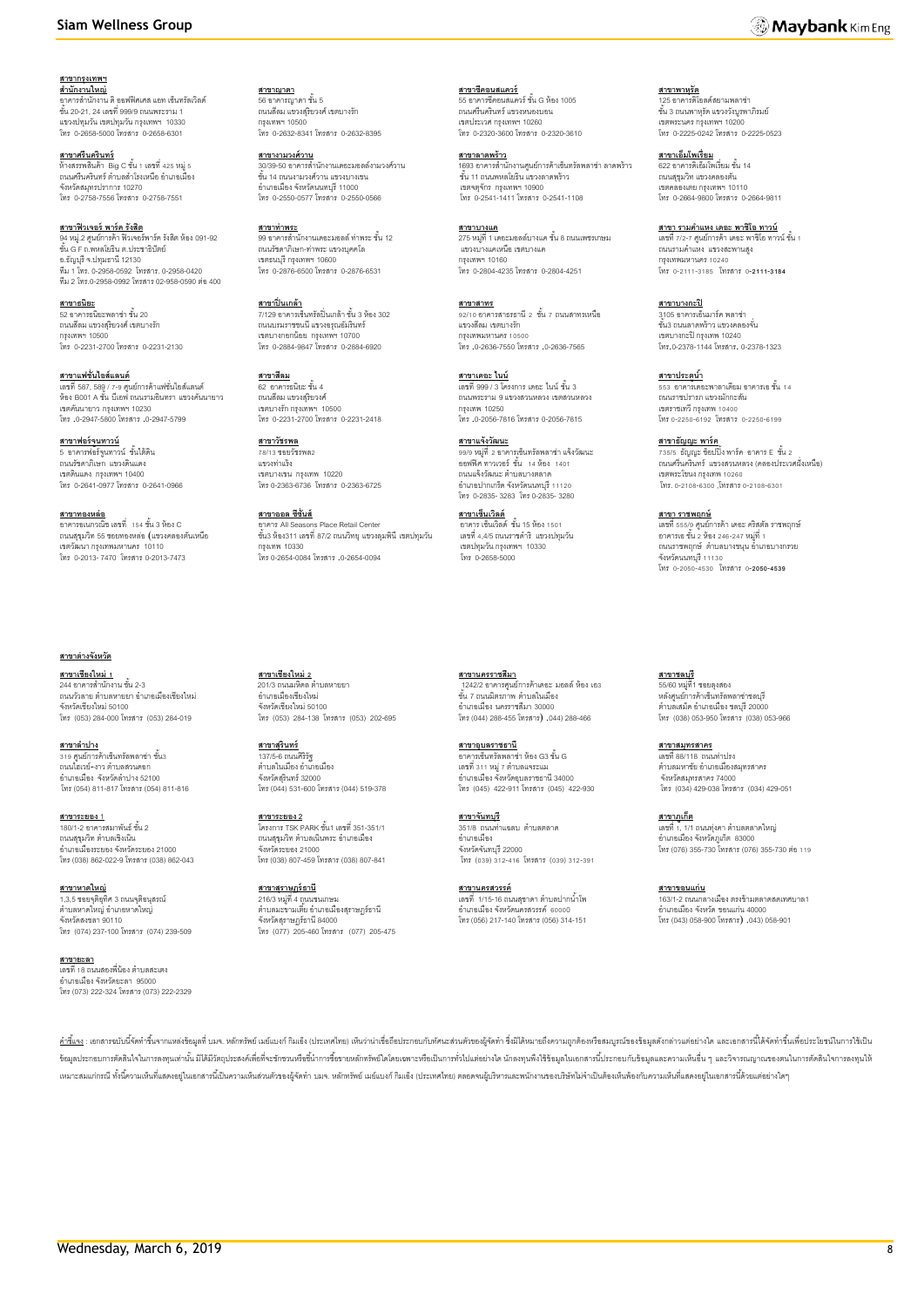#### **Siam Wellness Group**

#### **Maybank** Kim Eng

|                                           |                              | THAT INSTITUTE OF DIRECTORS ASSOCIATION (IOD) CORPORATE GOVERNANCE REPORT RATING 2019 |                              |                             |                             |                             |                     |                            |
|-------------------------------------------|------------------------------|---------------------------------------------------------------------------------------|------------------------------|-----------------------------|-----------------------------|-----------------------------|---------------------|----------------------------|
| ΔΔΔΔΔ                                     |                              |                                                                                       |                              |                             |                             |                             |                     |                            |
| <b>ADVANC</b>                             | <b>CPN</b>                   | <b>IVL</b>                                                                            | <b>PDJ</b>                   | <b>SC</b>                   | <b>TISCO</b>                | Score Range                 | Number of Logo      | <b>Description</b>         |
| AKP.                                      | <b>CSS</b>                   | <b>JSP</b>                                                                            | PG.                          | <b>SCB</b>                  | TKT.                        | 90-100                      | AAAAA               | Excellent                  |
| <b>AMATA</b>                              | DELTA                        | <b>KBANK</b>                                                                          | <b>PHOL</b>                  | <b>SCC</b>                  | <b>TMB</b>                  | 80-89                       | AAAA                | Very Good                  |
| <b>AMATAV</b>                             | DEMCO                        | KCE                                                                                   | PLANB                        | sccc                        | <b>TNDT</b>                 | 70-79                       | AΔA                 | Good                       |
| <b>ANAN</b>                               | DRT                          | <b>KKP</b>                                                                            | <b>PLANET</b>                | <b>SDC</b>                  | <b>TOP</b>                  | 60-69                       | ឹឹ                  | Satisfactory               |
| <b>AOT</b>                                | DTAC                         | <b>KSL</b>                                                                            | PPS                          | SE-ED                       | TRC                         | 50-59                       | Δ                   | Pass                       |
| AP.                                       | <b>DTC</b>                   | <b>KTB</b>                                                                            | PRG                          | SIS                         | <b>TRU</b>                  | Lowerthan 50                | No logo given       | N/A                        |
| <b>BAFS</b>                               | EA.                          | <b>KTC</b>                                                                            | <b>PSH</b>                   | <b>SITHAI</b>               | <b>TRUE</b>                 |                             |                     |                            |
| <b>BANPU</b>                              | <b>EASTW</b>                 | LHFG                                                                                  | <b>PSL</b>                   | <b>SNC</b>                  | <b>TSC</b>                  |                             |                     |                            |
| BAY                                       | EGCO                         | LIT.                                                                                  | <b>PTG</b>                   | <b>SPALI</b>                | <b>TSTH</b>                 |                             |                     |                            |
| <b>BCP</b>                                | GC                           | <b>LPN</b>                                                                            | PTT.                         | <b>SPRC</b>                 | <b>TTCL</b>                 |                             |                     |                            |
| <b>BCPG</b>                               | GEL                          | <b>MAKRO</b>                                                                          | PTTEP                        | <b>SSSC</b>                 | <b>TU</b>                   |                             |                     |                            |
| <b>BRR</b>                                | <b>GFPT</b>                  | <b>MBK</b>                                                                            | PTTGC                        | <b>STEC</b>                 | <b>TVD</b>                  |                             |                     |                            |
| <b>BTS</b>                                | GGC                          | <b>MCOT</b>                                                                           | <b>PYLON</b>                 | SVI.                        | <b>UAC</b>                  |                             |                     |                            |
| <b>BWG</b>                                | GOLD                         | <b>MINT</b>                                                                           | Q-CON                        | <b>SYNTEC</b>               | <b>UV</b>                   |                             |                     |                            |
| <b>CFRESH</b>                             | GP <sub>SC</sub>             | <b>MONO</b>                                                                           | QH.                          | <b>TASCO</b>                | VGI                         |                             |                     |                            |
| CHO                                       | <b>GRAMMY</b>                | <b>MTC</b>                                                                            | QTC                          | <b>TCAP</b>                 | VIH                         |                             |                     |                            |
| CK.                                       | <b>GUNKUL</b>                | <b>NCL</b>                                                                            | <b>RATCH</b>                 | <b>THAI</b>                 | <b>WACOAL</b>               |                             |                     |                            |
| CKP                                       | <b>HANA</b>                  | <b>NKI</b>                                                                            | <b>ROBINS</b>                | <b>THANA</b>                | <b>WAVE</b>                 |                             |                     |                            |
| CM.                                       | <b>HMPRO</b>                 | <b>NVD</b>                                                                            | S&J                          | <b>THANI</b>                | <b>WHA</b>                  |                             |                     |                            |
| CNT                                       | ICC.                         | <b>NYT</b>                                                                            | <b>SABINA</b>                | <b>THCOM</b>                | WINNER                      |                             |                     |                            |
| COL                                       | <b>ICHI</b>                  | OISHI                                                                                 | SAMART                       | THIP                        |                             |                             |                     |                            |
| <b>CPF</b>                                | <b>INTUCH</b>                | <b>OTO</b>                                                                            | SAMTEL                       | THREL                       |                             |                             |                     |                            |
| CPI.                                      | <b>IRPC</b>                  | PCSGH                                                                                 | SAT                          | ΤIΡ                         |                             |                             |                     |                            |
| $\triangle \triangle \triangle \triangle$ |                              |                                                                                       |                              |                             |                             |                             |                     |                            |
| 28                                        | <b>BBL</b>                   | csc                                                                                   | <b>IC N</b>                  | <b>MALEE</b>                | PLAT                        | <b>SFP</b>                  | <b>TBSP</b>         | <b>TRT</b>                 |
| AAV                                       | <b>BDMS</b>                  | <b>CSP</b>                                                                            | <b>ILINK</b>                 | <b>MBKET</b>                | PM.                         | <b>SIAM</b>                 | <b>TCC</b>          | <b>TSE</b>                 |
| ACAP                                      | <b>BEC</b>                   | DCC                                                                                   | <b>INET</b>                  | M C                         | PORT                        | <b>SINGER</b>               | <b>TEAM</b>         | <b>TSR</b>                 |
| AGE                                       | <b>BEM</b>                   | DCORP                                                                                 | IRC.                         | <b>MEGA</b>                 | <b>PPP</b>                  | SIRI                        | <b>TFG</b>          | <b>TSTE</b>                |
| AH.                                       | <b>BFIT</b>                  | <b>DDD</b>                                                                            | <b>ITD</b>                   | <b>METCO</b>                | PREB                        | <b>SKE</b>                  | <b>TFMAMA</b>       | <b>TTA</b>                 |
| AHC                                       | <b>B GRIM</b>                | <b>EASON</b>                                                                          | <b>JAS</b>                   | MFC                         | <b>PRECHA</b>               | <b>SMK</b>                  | <b>THRE</b>         | <b>TTW</b>                 |
| <b>AIRA</b>                               | BIZ.                         | <b>ECF</b>                                                                            | <b>JCKH</b>                  | <b>MFEC</b>                 | PRINC                       | SMPC                        | <b>TICON</b>        | <b>TVI</b>                 |
| AIT.                                      | <b>BJC</b>                   | ECL                                                                                   | <b>JKN</b>                   | MK.                         | <b>PRM</b>                  | <b>SMT</b>                  | <b>TIPCO</b>        | <b>TVO</b>                 |
| AKR                                       | <b>BJCHI</b>                 | EE.                                                                                   | <b>JWD</b>                   | <b>MOONG</b>                | PT.                         | <b>SNP</b>                  | TK.                 | <b>TWP</b>                 |
| <b>ALLA</b>                               | <b>BLA</b>                   | EP G                                                                                  | ĸ.                           | <b>MSC</b>                  | QLT.                        | <b>SORKON</b>               | <b>TKN</b>          | <b>TWPC</b>                |
| ALT.                                      | <b>BOL</b>                   | ERW                                                                                   | <b>KBS</b>                   | <b>MTI</b>                  | <b>RICHY</b>                | SP C                        | <b>TKS</b>          | U.                         |
| AMA                                       | <b>BPP</b>                   | ETE                                                                                   | <b>KCAR</b>                  | <b>NCH</b>                  | <b>RML</b>                  | SPI.                        | TM.                 | UM I                       |
| <b>AMANCH</b>                             | <b>BROOK</b>                 | FN.                                                                                   | <b>GKI</b>                   | <b>NEP</b>                  | <b>RS</b>                   | <b>SPPT</b>                 | <b>TMC</b>          | <b>UOBKH</b>               |
| <b>APCO</b>                               | <b>BTW</b>                   | <b>FNS</b>                                                                            | <b>KKC</b>                   | <b>NINE</b>                 | <b>RWI</b>                  | <b>SPVI</b>                 | TMI.                | UP.                        |
| <b>AQUA</b>                               | <b>CBG</b>                   | <b>FORTH</b>                                                                          | KOOL                         | <b>NOBLE</b>                | s.                          | SR.                         | <b>TMILL</b>        | UP F                       |
| ARIP                                      | CEN                          | FPI.                                                                                  | KTIS                         | <b>NOK</b>                  | \$11                        | <b>SSF</b>                  | <b>TMT</b>          | <b>UP OIC</b>              |
| <b>ARROW</b>                              | <b>CENTEL</b>                | <b>FSMART</b>                                                                         | L&E                          | <b>NSI</b>                  | <b>SALEE</b>                | <b>SST</b>                  | <b>TNITY</b>        | UT.                        |
| <b>ASIA</b>                               | CGH                          | <b>FVC</b>                                                                            | LANNA                        | <b>NTV</b>                  | <b>SANKO</b>                | <b>STA</b>                  | <b>TNL</b>          | <b>UWC</b>                 |
| <b>ASIMAR</b>                             | CHEWA                        | <b>GBX</b>                                                                            | <b>LDC</b>                   | <b>NWR</b>                  | SAWAD                       | <b>SUC</b>                  | <b>TNP</b>          | <b>VNT</b>                 |
| ASK                                       | CHG                          | GCAP                                                                                  | LH                           | $_{\rm occ}$                | scc                         | <b>SUSCO</b>                | <b>TNR</b>          | <b>WHA UP</b>              |
| <b>ASN</b>                                | CHOW                         | <b>GLOBAL</b>                                                                         | <b>LHK</b>                   | OGC                         | <b>SCI</b>                  | <b>SUTHA</b>                | <b>TOA</b>          | <b>WICE</b>                |
| ASP.                                      | CI.                          | GLOW                                                                                  | LOXLEY                       | ORI                         | <b>SCN</b>                  | <b>SWC</b>                  | TOG                 | <b>WIIK</b>                |
| ATP30                                     | <b>CIMBT</b>                 | <b>GULF</b>                                                                           | LRH                          | PAP                         | SE.                         | <b>SYMC</b>                 | <b>TPA</b>          | XO.                        |
| AU.                                       | CNS                          | <b>HARN</b>                                                                           | <b>LST</b>                   | PATO                        | <b>SEAFCO</b>               | <b>SYNEX</b>                | TPAC                | <b>YUASA</b>               |
| <b>AUCT</b>                               | COM7                         | <b>HPT</b>                                                                            | м                            | PB                          | <b>SEAOIL</b>               | <b>TACC</b>                 | <b>TPBI</b>         | <b>ZMICO</b>               |
| <b>AYUD</b>                               | <b>COMAN</b><br><b>CPALL</b> | <b>HTC</b><br><b>HYDRO</b>                                                            | MACO                         | PDI<br><b>PJW</b>           | <b>SELIC</b><br><b>SENA</b> | <b>TAE</b><br><b>TAKUNI</b> | <b>TPCORP</b>       |                            |
| BA.                                       |                              |                                                                                       | <b>MAJOR</b>                 |                             |                             |                             | TRITN               |                            |
| $\triangle$ $\triangle$ $\triangle$       |                              |                                                                                       |                              |                             |                             |                             |                     |                            |
| 7UP.                                      | <b>BM</b>                    | D.                                                                                    | <b>GTB</b>                   | <b>KWC</b>                  | <b>NNCL</b>                 | <b>RPC</b>                  | <b>SSP</b>          | <b>TTI</b>                 |
| <b>ABICO</b>                              | <b>BR</b>                    | <b>DCON</b>                                                                           | <b>GYT</b>                   | <b>KWG</b>                  | NPK.                        | <b>RPH</b>                  | <b>STANLY</b>       | <b>TVT</b>                 |
| <b>ABM</b>                                | <b>BROCK</b>                 | <b>DIGI</b>                                                                           | <b>HTECH</b>                 | <b>KYE</b>                  | <b>OCEAN</b>                | SAMCO                       | <b>STPI</b>         | <b>TYCN</b>                |
| AEC                                       | <b>BSBM</b>                  | <b>DIMET</b>                                                                          | IFS.                         | LALIN                       | PAF                         | SAPPE                       | SUN                 | UEC                        |
| <b>AEONTS</b>                             | <b>B TNC</b>                 | <b>EKH</b>                                                                            | <b>IHL</b>                   | LEE                         | <b>PDG</b>                  | <b>SCP</b>                  | <b>SUPER</b>        | <b>UMS</b>                 |
| AF.                                       | CCET                         | EMC                                                                                   | ш                            | LPH                         | PF.                         | SF.                         | SVOA                | <b>UNIO</b>                |
| AJ.                                       | <b>CCP</b>                   | EP CO                                                                                 | INOX                         | <b>MATCH</b>                | <b>PICO</b>                 | sgF                         | Τ.                  | <b>VCO</b>                 |
| <b>ALUCON</b><br><b>AMARIN</b>            | CGD.                         | <b>ESSO</b><br><b>ESTAR</b>                                                           | <b>INSURE</b><br><b>IRCP</b> | MATI<br><b>MBAX</b>         | <b>PIMO</b><br>PK.          | <b>SGP</b><br><b>SKN</b>    | TCCC<br><b>TCMC</b> | <b>VIBHA</b><br><b>VPO</b> |
|                                           | CHARAN                       |                                                                                       |                              |                             |                             |                             |                     |                            |
| <b>AMC</b><br>AS.                         | <b>CHAYO</b><br><b>CITY</b>  | FE.<br><b>FLOYD</b>                                                                   | IT.<br><b>ITEL</b>           | <b>M-CHAI</b><br><b>MDX</b> | PL.<br>PLE.                 | <b>SKR</b><br><b>SKY</b>    | THE.<br><b>THG</b>  | <b>WIN</b><br><b>WORK</b>  |
| ASAP                                      | <b>CMO</b>                   | <b>FOCUS</b>                                                                          | J.                           | <b>META</b>                 | <b>PMTA</b>                 | SLP.                        | <b>THM UI</b>       | WP.                        |
| <b>ASEFA</b>                              | CMR                          | FSS.                                                                                  | <b>JCK</b>                   | <b>MILL</b>                 | PPPM                        | <b>SMIT</b>                 | <b>TIC</b>          | <b>WPH</b>                 |
| <b>ASIAN</b>                              | COLOR                        | FTE.                                                                                  | <b>JMART</b>                 | <b>MJD</b>                  | <b>PRIN</b>                 | SOLAR                       | TITLE               | ZIGA                       |
| <b>BCH</b>                                | CPL.                         | <b>GENCO</b>                                                                          | JM T                         | MM.                         | PSTC                        | SPA                         | <b>TIW</b>          |                            |
| <b>BEAUTY</b>                             | <b>CPT</b>                   | GIFT                                                                                  | JTS.                         | <b>MODERN</b>               | PTL.                        | <b>SPCG</b>                 | <b>TMD</b>          |                            |
| BGT.                                      | CRD                          | GJS                                                                                   | <b>JUBILE</b>                | <b>MPG</b>                  | RCI.                        | SP G                        | TOPP                |                            |
| BH.                                       | <b>CSR</b>                   | <b>GLAND</b>                                                                          | <b>KASET</b>                 | <b>NC</b>                   | <b>RCL</b>                  | SQ.                         | <b>TPCH</b>         |                            |
| <b>BIG</b>                                | <b>CTW</b>                   | GP <sub>1</sub>                                                                       | <b>KCM</b>                   | <b>NDR</b>                  | <b>RJH</b>                  | <b>SRICHA</b>               | <b>TPIPP</b>        |                            |
| <b>BLAND</b>                              | <b>CWT</b>                   | <b>GREEN</b>                                                                          | <b>KIAT</b>                  | <b>NETBAY</b>               | <b>ROJNA</b>                | ssc.                        | <b>TPOLY</b>        |                            |
| Source: Thal Institute of Directors (IOD) |                              |                                                                                       |                              |                             |                             |                             |                     |                            |

# **ค าชี้แจง**

การเปิดเผยผลการสำรวจของสมาคมส่งเสริมสถาบันกรรมการบริษัทไทย (IOD) ในเรื่องการกำกับดูแลกิจการ (Corporate Governance) นี้ เป็นการดำเนินการตาม นโยบายของสำนักงานคณะกรรมการกำกับหลักทรัพย์และตลาดหลักทรัพย์ โดยการสำรวจของ IOD เป็นการสำรวจและประเมินจากข้อมล ของบริษัทจดทะเบียนใน ตลาดหลักทรัพย์แห่งประเทศไทย และตลาดหลักทรัพย์ เอ็มเอไอ ที่มีการเปิดเผยต่อสาธารณะ และเป็นข้อมลที่ผู้ลงทนทั่วไปสามารถเข้าถึงได้ ดังนั้น ผลสำรวจ ้ดังกล่าวจึงเป็นการนำเสนอในมมมองของบคคลภายนอก โดยไม่ได้เป็นการประเมินการปฏิบัติ และมิได้มีการใช้ข้อมลภายใน ในการประเมิน

้ อนึ่ง ผลการสำรวจดังกล่าว เป็นผลการสำรวจ ณ วันที่ปรากกฎในรายงานการกำกับดูแลกิจการ บริษัทจดทะเบียนไทยเท่านั้น ดังนั้น ผลการสำรว จ จึงอาจ ่ เปลี่ยนแปลงได้ภายหลังวันดังกล่าว ทั้งนี้ บริษัทหลักทรัพย์ เมย์แบงก์ กิมเอ็ง (ประเทศไทย) จำกัด (มหาชน) มิได้ยืนยันหรือรับรองถึงความถูกต้องของ ผลการสำรวจ ดังกล่าวแต่อย่างใด

้ ฝ่ายวิจัยหลักทรัพย์ของ บมจ. หลักทรัพย์ เมย์แบงก์ กิมเอ็ง (ประเทศไทย) มี 2 ทีม คือ ฝ่ายวิจัย สำหรับนักลงทุนในประเทศ (Maybank Kim Eng Thailand) และ ฝ่ ายวิจัยนักลงทุนสถาบันต่างประเทศ (Maybank Kim Eng Institutional Research) อันมีเหตุผลมาจากลักษณะที่แตกต่างในด้าน ลักษณะผู้ลงทุน วัตถุประสงค์ และ กลยุทธ์ ทำให้คำแนะนำ และ/หรือ ราคาเป้าหมายอาจมีความแตกต่างกัน โดย Maybank Kim Eng Thailand มีวัตถุประสงค์ที่จะทำบทวิเคราะห์เพื่อสนับสนุนข้อมูล การลงทุนแก่นักลงทุนในประเทศ (ท่านสามารถดูรายละเอียดได้จาก http://kelive.maybank-ke.co.th) ในขณะที่ Maybank Kim Eng Institutional Research สำหรับนักลงทุนสถาบันต่างประเทศเท่านั้น.